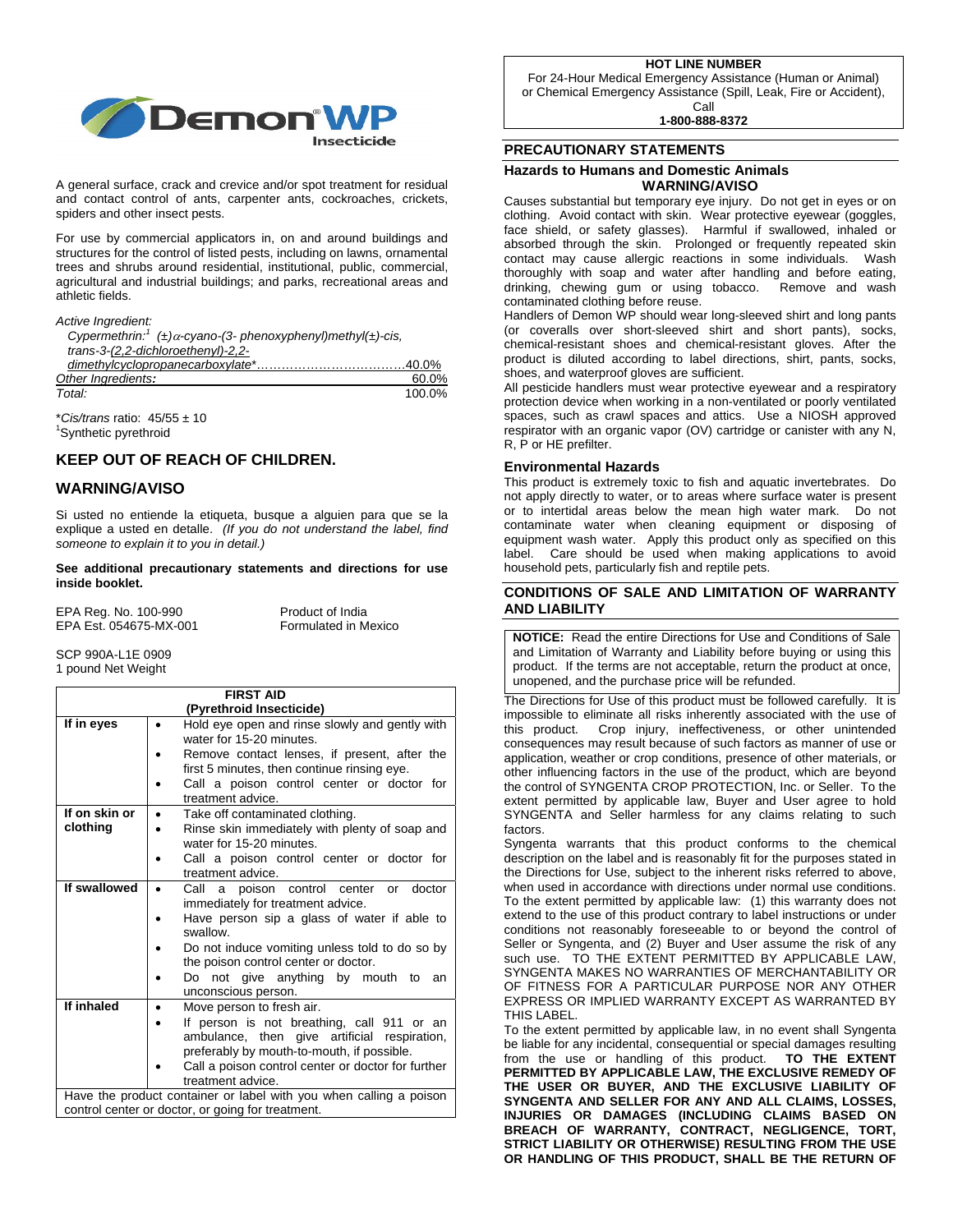#### **THE PURCHASE PRICE OF THE PRODUCT OR, AT THE ELECTION OF SYNGENTA OR SELLER, THE REPLACEMENT OF THE PRODUCT.**

Syngenta and Seller offer this product, and Buyer and User accept it, subject to the foregoing Conditions of Sale and Limitation of Warranty and Liability, which may not be modified except by written agreement signed by a duly authorized representative of Syngenta.

## **DIRECTIONS FOR USE**

It is a violation of Federal law to use this product in a manner inconsistent with its labeling.

**IMPORTANT:** Not for use on plants being grown for sale or other commercial use, or for commercial seed production, or for research purposes. For use on plants intended for aesthetic purposes or climatic modification and being grown in interior plantscapes, ornamental gardens or parks, or on lawns or grounds.

## **GENERAL INFORMATION**

For use as a general surface, crack and crevice and/or spot treatment for residual and contact pest control in, on, and around buildings and structures and their immediate surroundings and on modes of transport. Permitted areas of use in nonfood/nonfeed areas include, but are not limited to, aircraft (cargo and non-cabin areas only), apartment buildings, boiler rooms, buses, closets, correctional facilities, decks, entries, factories, fencing, floor drains (that lead to sewers), food granaries, food grain mills, food manufacturing, processing and serving establishments; furniture, garages, garbage rooms, greenhouses (non-commercial), hospitals (non-patient areas), hotels and motels, houses, industrial buildings, laboratories, livestock/poultry housing, landscape vegetation, locker rooms, machine rooms, mausoleums, mobile homes, mop closets, mulch, nursing homes, offices, patios, pet kennels, porches, railcars, restaurants, storage rooms, schools, sewers (dry), stores, trailers, trees, trucks, utility passages, vessels, vestibules, warehouses, wineries and yards.

Repeat treatments as necessary, but not more than once every 7 days.

#### **Food Handling Establishments (For Use in Non-Food Areas Only)**

Demon WP may be used as a general surface, crack and crevice and/or spot treatment in the non-food areas of food handling establishments.

Examples of non-food areas include garbage rooms, lavatories, floor drains (to sewers), entries and vestibules, offices, locker rooms, machine rooms, boiler rooms, garages, mop closets, and storage (after canning or bottling).

**Do not** use Demon WP in food areas of food handling establishments, restaurants, or other areas where food is commercially prepared, processed, or served. Food areas include areas for receiving, storage, packing (canning, bottling, wrapping, boxing), preparing, edible waste storage and enclosed processing systems (mills, dairies, edible oils, syrups). Serving areas (when food is exposed and facility is in operation) also would be considered a food area.

#### **Residential Food Areas**

In the home, all food processing surfaces and utensils should be covered during treatment or thoroughly washed before use. Exposed food should be covered or removed.

#### **Application Equipment Preparation**

For best results, thoroughly wash out sprayer and screens with water and detergent before using Demon WP. To avoid sprayer clogging, do not use strainers or screens finer than 50 mesh size.

#### **Mixing Procedures**

Demon WP must be diluted with water for application using hand-held or power-operated application equipment. For best results, dilution should be achieved using the following steps:

- 1. Fill applicator tank 1/2 with water.<br>2. Add desired Demon WP
- Add desired Demon WP.
- 3. Close application equipment and agitate, stir or shake applicator tank.

4. Finish filling applicator tank and agitate again before use to ensure satisfactory suspension.

## **Note:**

- Shake or re-agitate application equipment before use if application is interrupted.
- $\bullet$  Mix only amount of application volume required for each use.
- Do not store dilution in application equipment overnight.

## **Tank Mixing**

Demon WP may be tank mixed with other currently registered pesticides unless expressly prohibited by the product label. A small volume-mixing test with the other products is recommended to ensure compatibility.

Observe all restrictions and precautions on the label of these products.

## **APPLICATION PROCEDURES**

**Recommended Application Rates for Structural Pests (Hand Application Equipment):** 

| <b>Pests</b>                                                                                                                                                                                                                                                                                                                                                                                                                                  | <b>Concentration of</b><br><b>Active Ingredient</b> | <b>Dilution</b><br>Rate                          |
|-----------------------------------------------------------------------------------------------------------------------------------------------------------------------------------------------------------------------------------------------------------------------------------------------------------------------------------------------------------------------------------------------------------------------------------------------|-----------------------------------------------------|--------------------------------------------------|
| Ants<br>Aphids <sup>c</sup><br>Assassin Bugs <sup>c</sup><br><b>Boxelder Bugs</b><br>California Oakworm <sup>c</sup><br>Centipedes<br>Chiggers <sup>c,d</sup><br>Chinch Bugs <sup>c</sup><br>Cockroaches<br>(Maintenance)<br>Crickets<br>Earwigs<br>Elm Leaf Beetle <sup>c</sup><br>Firebrats<br>Fleas <sup>d</sup><br>Fliesb<br>Millipedes<br>Mites <sup>c</sup><br>Mosquitoes<br>Pillbugs<br>Silverfish<br>Sowbugs<br>Termites <sup>e</sup> | 0.1%                                                | 1 scoop <sup>a</sup> /1 gal.<br>water            |
| Ants <sup>c</sup><br><b>Bees</b><br><b>Carpenter Ants</b><br><b>Carpenter Bees</b><br>Cockroaches (Clean-<br>out)<br>Fire Ants (Mounds) <sup>c</sup><br>Scorpions<br>Sod Webworms <sup>c</sup><br>Spiders<br>Ticks<br>Wasps                                                                                                                                                                                                                   | 0.2%                                                | $s$ coops $a/1$<br>$\mathbf{2}$<br>gal.<br>water |

 $a$  1 scoop = 0.33 oz. (9.5 gm.) of Demon WP (equivalent to 2 level tablespoons.

<sup>b</sup> Not for indoor use in California for fly control.

 $c$  Not approved for use in California.

d Outdoor use only.

<sup>e</sup> Above ground only.

## **SPECIFIC USE DIRECTIONS**

#### **INDOOR SURFACES USE**

Demon WP may be used as a crack and crevice and/or spot treatment for indoor surfaces use.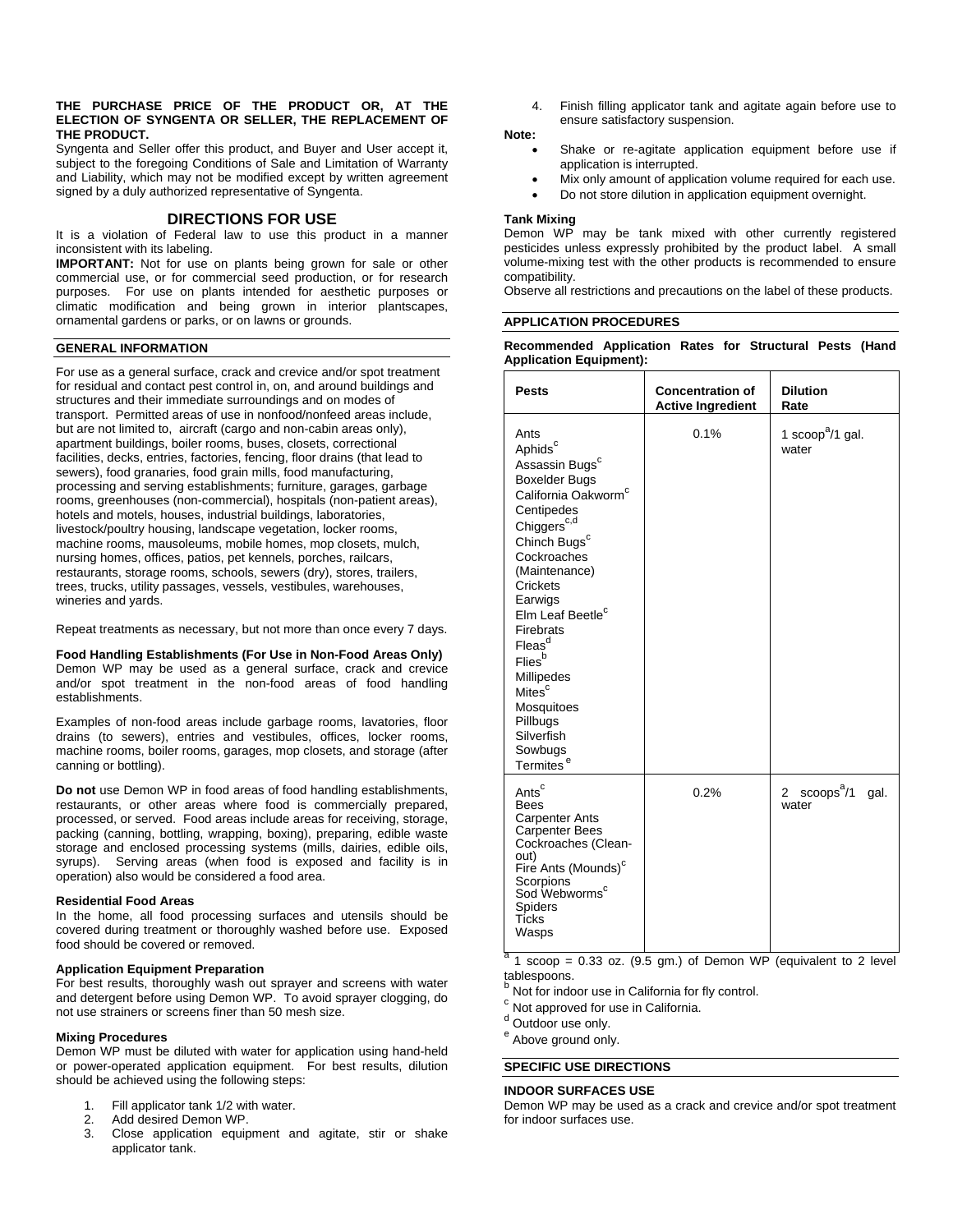#### **Cockroaches, Spiders, Crickets, Scorpions, Silverfish, Ticks, and Firebrats**

Apply as a coarse, low pressure treatment to areas where these pests hide, such as baseboards, corners, storage areas, closets, around water pipes, doors and windows, attics and eaves, cabinets, furniture, sinks, furnaces, stoves, behind and under refrigerators, the underside of shelves, drawers, and similar areas. Pay particular attention to cracks and crevices. Also see **Outdoor Surfaces Use**.

### **Ants**

Apply to any trails, around doors and windows, and similar areas where ants (including carpenter ants) may be found. Where ants are trailing inside, apply as a residual surface treatment to active areas such as baseboards, corners, around pipes, in and behind cabinets, behind and under refrigerators, sinks, furnaces and stoves, cracks and crevices. When combining baits and residual surface insecticides, apply surface insecticides in cracks and crevices, along baseboards, and infested surfaces and outside barrier treatments. Apply perimeter barrier treatments and treat nest to prevent infestation as described in **Outdoor Surfaces Use**.

#### **Assassin Bugs, Boxelder Bugs, Sowbugs, Pillbugs, Millipedes, Elm Leaf Beetle, and Centipedes**

Apply around doors and windows and similar areas where these, or similar perimeter pests, may be found or where they may enter premises. Apply to baseboards, storage areas, and other locations. Apply perimeter barrier treatments to prevent infestation as described in **Outdoor Surfaces Use**.

### **OUTDOOR SURFACES USE**

Apply with either hand-held or power application equipment as a residual spray to surfaces of buildings, porches, screens, window frames, eaves, patios, lawns, refuse dumps, garages and other similar areas where these pests are found. Also, may be used as a spot treatment in applications to lawns in landscaped areas in and around residential, commercial, institutional and industrial buildings, and similar areas where these insect pests are active.

#### **Carpenter Ants**

Apply as a coarse wet spray treatment, but avoid runoff around doors, door frames, windows and similar areas where these ants enter premises or hide.

#### **Fire Ants (Mounds)**

For individual fire ant mounds, apply Demon WP as a drench. Gently sprinkle a total of one gallon over the surface of mounds up to 12 inches in diameter. Use 2 gallons for larger mounds. Thoroughly wet mound and surrounding area. Treat new mounds as they appear. Pressurized sprays may disturb the ants and cause migration. If possible, applications should be made on warm days after recent rainfall. All colonies in the vicinity should be treated, including those that have not yet constructed a mound.

#### **Bees, Flies, Mosquitoes, and Wasps**

Apply directly to walls, window screens, and other exterior resting areas as a residual surface treatment. Use caution when treating nests of stinging insects as Demon WP does not provide instant knockdown. Protective equipment for the applicator may be required. For best results, treat bee, wasp and hornet nests late in the day when most insects will be present. Allow 2-3 days for colony to die.

For mosquito control, apply as a general structural perimeter spray to landscape plantings, turf, and building foundations to control mosquitoes. Yards or other frequented areas enclosed by landscaping can benefit from the creation of a mosquito barrier to reduce invading mosquitoes by the treatment of perimeter vegetation. For best results, apply Demon WP at recommended rates in 2–5 gallons of water per 1,000 sq. ft.. Higher volumes applied result in better coverage and, as a rule, will improve control. Application to vegetation away from structures may require additional applicator certification, e.g. in turf or ornamental categories. Consult your state regulatory agency for requirements.

#### **Fleas and Ticks**

To control nuisance fleas and ticks (e.g. dog ticks) apply to yards, runs, and other outside areas where pets may frequent. To control ticks, apply using a coarse fan spray to vegetation brush, branches, rock walls, and other areas near habitation where ticks may harbor or frequent. Treat entire area rather than making spot treatments, and

retreat as necessary to maintain control. Do not apply to pasture or cropland, and do not allow animals and people access to treated areas until the deposit has dried. Applications can begin in the spring and can continue until frost to control both larvae and adult ticks**.**

#### **Cluster Flies**

Make exterior treatments in late summer or early fall before flies are observed alighting on surfaces. Apply thoroughly on siding, under eaves, and around windows and doors, paying particular attention to south-facing surfaces. Apply just enough dilution to adequately cover the area without excessive dripping or runoff. Heavy precipitation prior to frost may require retreatments to maintain protection.

#### **Scorpions**

Treat and remove accumulations of lumber, firewood and other materials that serve as harborage sites. Apply as a coarse spray treatment to the point of drip.

## **Sod Webworms**

Apply as a spot treatment when pests first appear (do not apply as a broadcast spray). Delay watering or mowing the treated area for 12-24 hours after treatment. Use 1–5 gallons of solution per 800-1,600 sq. ft. when making application.

### **OUTDOOR PERIMETER BARRIER TREATMENT AROUND STRUCTURES**

Applying a continual band of insecticide around a building foundation and around windows, doors, service line entrances, eaves, vents, and other areas can greatly reduce the potential for entry by crawling pests. To facilitate application, remove debris and leaf litter from next to the foundation, trim vegetation and branches that touch the foundation, and move or rake back rocks, deep mulch, or other potential pest harborage next to the foundation. To help prevent infestation of buildings, apply as a band to soil and vegetation 6-10 ft. wide around and adjacent to the building. Also, treat the building foundation to a height of 2-3 ft. where pests are active and may find entrance. Apply as a coarse spray treatment to thoroughly and uniformly wet the band area, using 1-5 gallons of treatment solution applied to 800-1,600 sq. ft.

Amount of concentrate is dependent upon pest species (see pest table and comments), infestation levels, and service interval desired.

#### **Rate Table for Perimeter Barrier Applications around Structures**

| <b>Application Rate:</b><br>Scoops <sup>ª</sup> of Demon<br>WP | Gals. of<br>Water <sup>b</sup> | Area of Coverage (sq. ft.) |
|----------------------------------------------------------------|--------------------------------|----------------------------|
| 1 scoop (0.33 oz.)                                             | $1-5$ gals.                    | 800-1600 sq. ft.           |
| 2 scoops (0.66 oz.)                                            | $1-5$ gals.                    | 800-1600 sq. ft.           |

 $a<sup>a</sup>$  Scoop = 0.33 oz. (9.5 gms.) of Demon WP (equivalent to 2 level tbs.). b Application volume may be greater than 5 gals./800-1600 sq. ft. if required under heavy vegetative or landscaping materials in order to obtain desired coverage.

## **Dilution Examples for Perimeter Barrier Applications around Structures**

#### **Low Rate (One Scoop/1000 sq. ft.)**

|                                         | Demon WP to Add           |                        |                         |
|-----------------------------------------|---------------------------|------------------------|-------------------------|
|                                         | <b>Total Mix Volume</b>   |                        |                         |
| <b>Sprayer Output</b>                   | 5 gallons                 | 10 gallons             | 50 gallons              |
| qal./1000<br>sq.<br>ft.                 | 5 scoops<br>(1.65 oz.)    | 10 scoops<br>(3.3 oz.) | 50 scoops<br>(16.5 oz.) |
| gal./1000<br>$\mathbf{2}$<br>sq.<br>ft. | 2.5 scoops<br>(0.825 oz.) | 5 scoops<br>(1.65 oz.) | 25 scoops<br>(8.25 oz.) |
| 5<br>gal./1000<br>sq.<br>ft.            | 1 scoop<br>(0.33 oz.)     | 2 scoops<br>(0.67 oz.) | 10 scoops<br>(3.3 oz.)  |